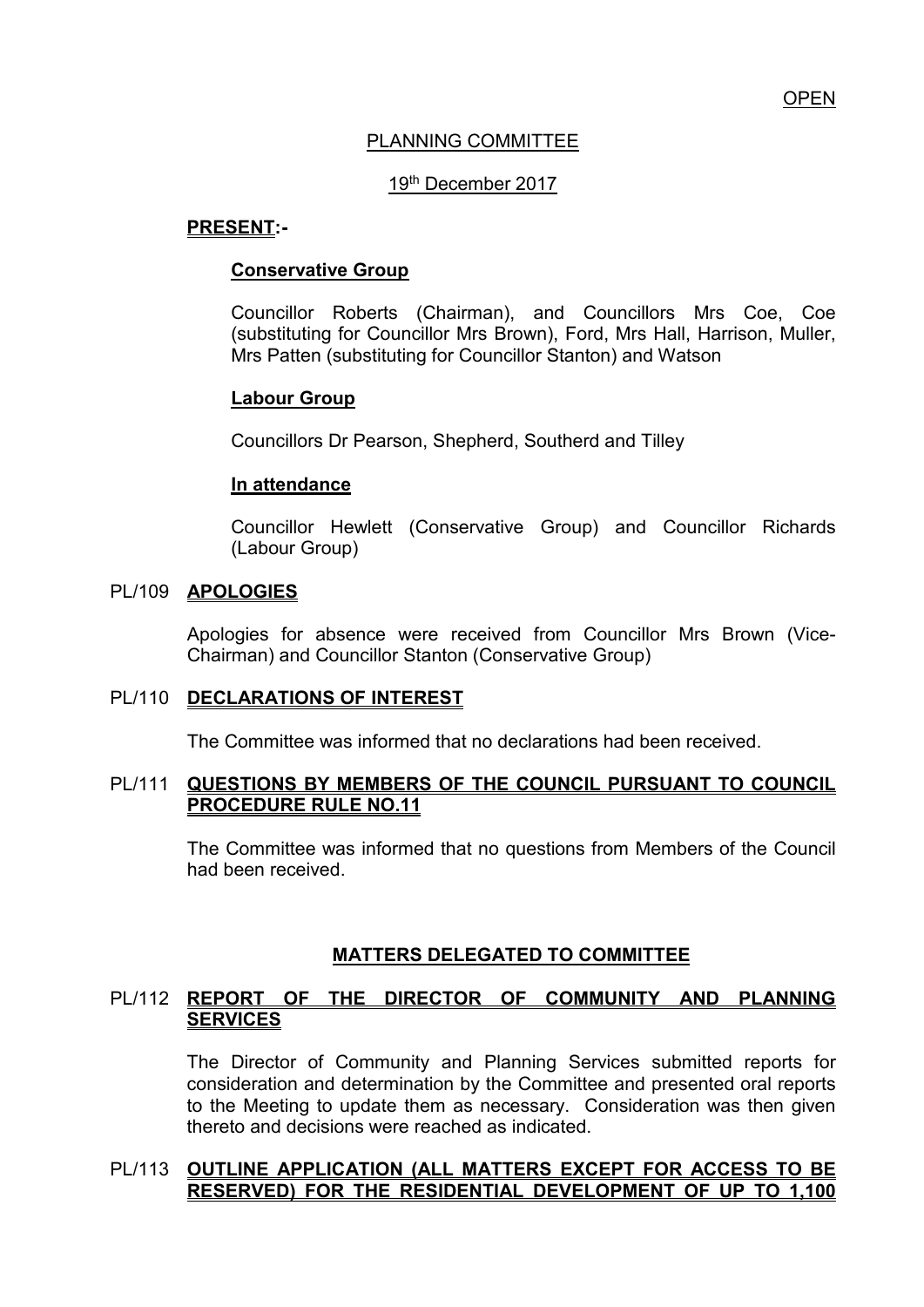**DWELLINGS, AN EXTRA CARE FACILITY, A LOCAL CENTRE COMPRISING: A SMALL SUPERMARKET WITH A FLOORSPACE NOT EXCEEDING 1000 SQM (NET); A SMALLER RETAIL UNIT WITH A TOTAL FLOORSPACE NOT EXCEEDING 200SQM (NET); A CAFE/RESTAURANT WITH A FLOORSPACE NOT EXCEEDING 200 SQM (NET); A PUBLIC HOUSE WITH A FLOORSPACE NOT EXCEEDING 650 SQM (NET); A DOCTORS SURGERY OR CRECHE; AND A COMMUNITY FACILITY, AS WELL AS A PRIMARY SCHOOL TOGETHER WITH ASSOCIATED PLAYING FIELDS AND THE PROVISION OF ASSOCIATED INFRASTRUCTURE (INCLUDING ROADS, FOOTPATHS, CYCLEWAYS, SUSTAINABLE URBAN DRAINAGE AND OPEN SPACE) AT LAND AT NEW HOUSE FARM MICKLEOVER DERBY** 

It was reported that members of the Committee had visited the site earlier in the day. The Principle Area Planning Officer updated the Committee on correspondence received, subsequent amendments and a statement from Councillor Mrs Brown as local Ward Member.

 Councillor Matthew Holmes, Derby City Council (objector) and Mr Michael Watts (applicant's agent) attended the Meeting and addressed Members on this application.

 Members sought clarification on the affordable housing allocation. The Principle Area Planning Officer explained that the Council's Strategic Housing Manager had advised that the affordable housing mix in the report be amended and that Derby City Council be given nomination rights to half of these homes to help meet their waiting list demand. The Officer clarified that the remaining affordable housing would be in the form of a commuted sum to be used to provide off-site affordable housing and the amount would be finalised in consultation with the District Valuer. The Officer also confirmed that Highways England's recommendation would be adhered to, following ongoing discussions.

 Members requested that consideration be given to the spine road as a clearway with adequate width. The Planning Services Manager agreed to raise the matter with the County Council. Members discussed the recommendation that it was deemed unnecessary for Derby City to be a party to the Section 106 Agreement as South Derbyshire District Council would have control to ensure that the development would be fit for purpose and achieve the necessary aims.

 Councillor Muller addressed the Committee as Ward Member for Etwall, voicing support for the points made by Councillor Mrs Brown in her email and welcomed the amendments made to the recommendation in order to address these. The Councillor was joined by other Members in accepting the proposed appointment of an independent engineer to assess flood risk. Other Members raised concerns about the design of the Sustainable Drainage Systems particularly in relation to health and safety and referred to the latest CIRIA standards.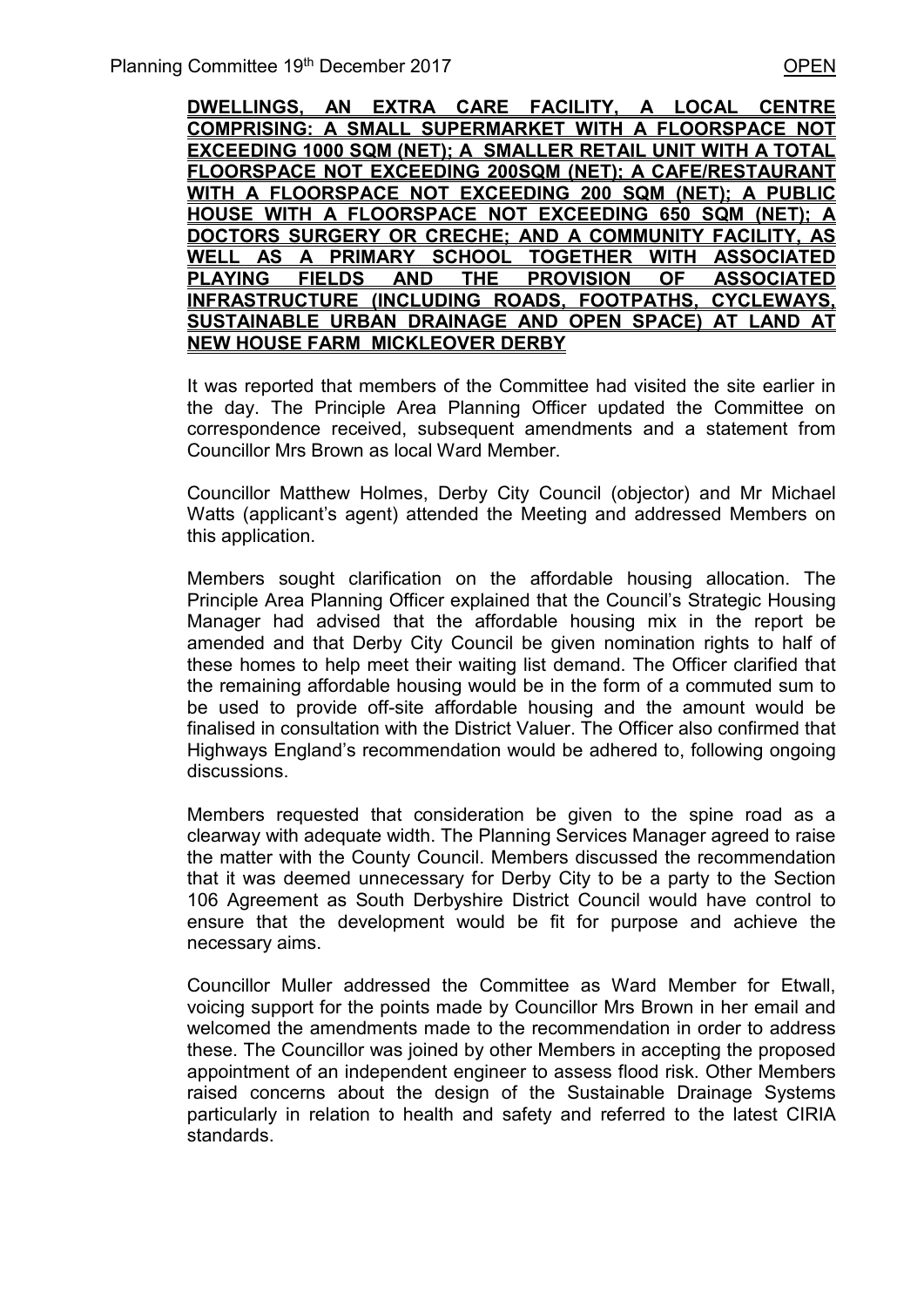- *A. That delegated authority be granted to the Planning Services Manager, Chairman and Vice-Chairman of Planning Committee to conclude the following:* 
	- *i) Securing the appropriate level of financial contribution for the Section 106 Agreement for the community building if not provided on-site by the developer;*
	- *ii) Securing the appropriate level of financial contribution for the Section 106 Agreement for the off-site affordable housing contribution in consultation with the District Valuer;*
	- *iii) Securing all other reasonable contributions through on-going detailed negotiation;*
	- *iv) Any reasonable conditions/informatives requested by Derby City Council and Highways England following the conclusion of on-going discussions.*
- *B. Subject to A, permission be granted subject to the conditions set out in the report with the inclusion of: a reference to safety design and engineer sign-off in condition 30; amendment to condition 22 (double negative corrected); delegation to allow flexibility to move conditions to the Section 106 Agreement and vice-versa; allow a fallback contribution in the Section 106 Agreement of £3.5m to enable Derbyshire County Council to build and deliver a primary school with sufficient land as early as possible; commuted sum for Council to adopt Sustainable Drainage Systems if necessary; revise on-site affordable housing provision in accordance with Strategic Housing Manager's request.*

#### PL/114 **OUTLINE APPLICATION (ALL MATTERS EXCEPT FOR ACCESS TO BE RESERVED) FOR THE RESIDENTIAL DEVELOPMENT OF UP TO 132 DWELLINGS AT LAND AT SK2719 3256 SITE B WOODLAND ROAD STANTON SWADLINCOTE**

 The Planning Services Manager presented the report informing Committee of history of the application.

 Mr Stuart Ashton (Applicant) attended the Meeting and addressed Members on this application.

 Councillor Richards attended the Meeting as Ward Member for Newhall and Stanton and addressed the Committee welcoming the application but raised concern regarding the education grant opportunity. Other Members concurred requesting that authority be delegated to the Planning Services Manager in order for the concerns to be addressed with County Council.

 One Member sought clarification on whether service charges would be imposed on households on this site. The Planning Services Manager responded that this could be a possibility if the site is managed by a private company.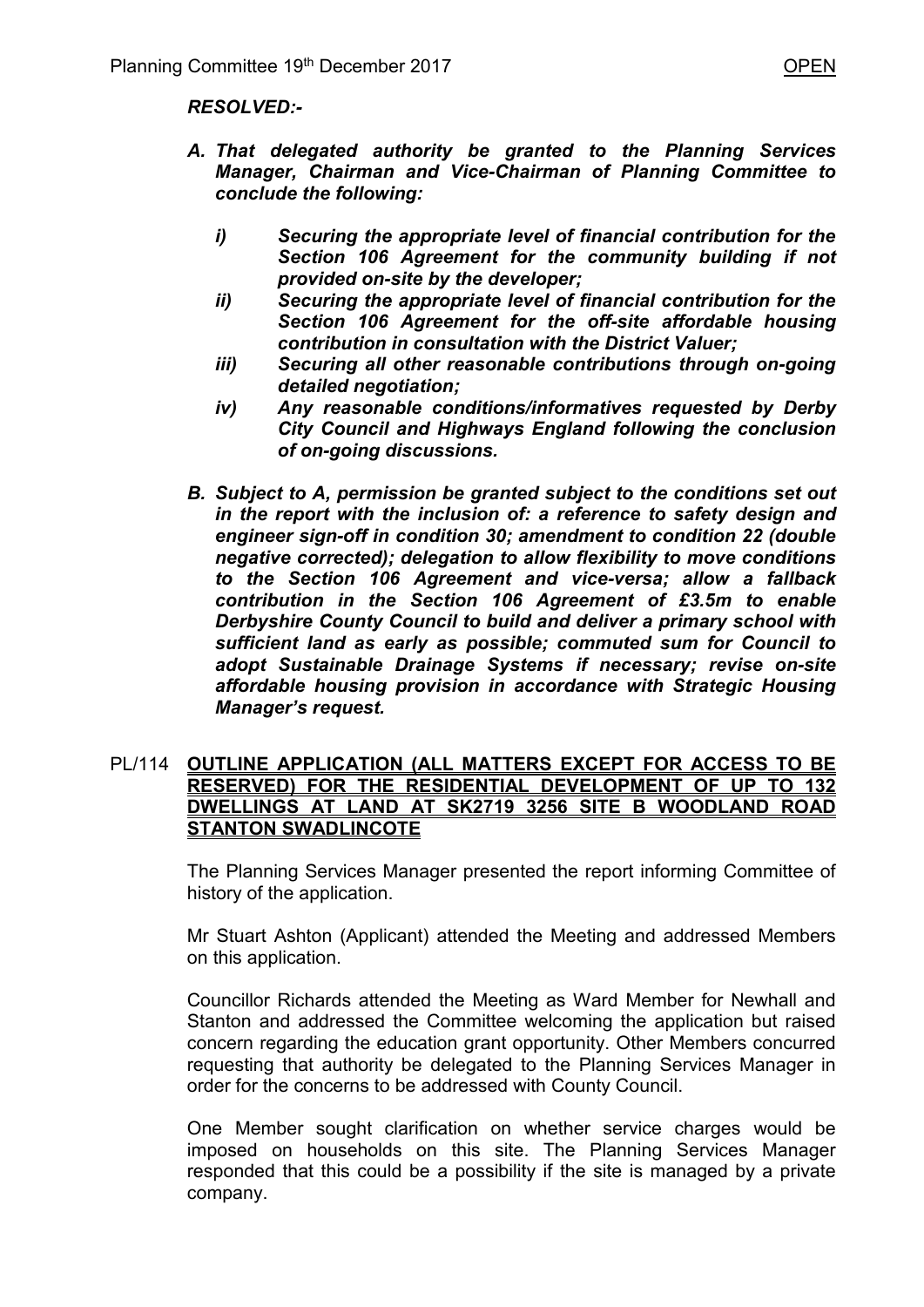# *RESOLVED:-*

*That planning permission be granted as recommended in the report of the Director of Community & Planning Services, with a request to await reconsideration by Derbyshire County Council on its position on secondary school contribution and that authority be delegated to the Planning Services Manager to delete the additional Affordable Housing contribution, if necessary.*

#### PL/115 **APPROVAL OF RESERVED MATTERS FOR LAYOUT, SCALE, APPEARANCE AND LANDSCAPING OF PLANNING PERMISSION REF: 9/2014/1141 ON LAND AT SK3825 9087 JAWBONE LANE KINGS NEWTON DERBY**

The Planning Services Manager presented the report reminding Committee of the Inspector's decision to grant the outline application earlier in the year and revisions made to Condition 1 in relation to the approved plan numbers.

Mrs Jessica Long (objector) attended the Meeting and addressed Members on this application.

Councillor Hewlett attended the Meeting as local Ward Member highlighting concerns that the location of the site had been specified as Kings Newton, and noted that Melbourne would be more accurate. The Councillor also raised concerns relating to the proposed design, position of the affordable housing and lack of bungalows, The Planning Services Manager responded to the issues raised and advised that the Street Naming and Numbering system had selected the locality as Kings Newton, but agreed that future reference of the site would be Melbourne.

Councillor Harrison addressed the Committee as the other Ward Member and whilst concurring with the objector's comments on the need for one, two and three-bedroom properties, questioned why local requirements did not supersede the Inspector's decision to allow four-bedroom houses on this development. The Planning Services Manager responded addressing these concerns. The inclusion of the condition for details of safety design of detention pond was welcomed by the Councillor.

# *RESOLVED:-*

*That consent be granted as recommended in the report of the Director of Community & Planning Services subject to amendment of Condition 1 changing plan numbers, inclusion of the condition for details of safety design of detention pond and future reference of the site as Melbourne.* 

Abstention: Councillor Harrison

# PL/116 **THE ERECTION OF A THREE BEDROOM DETACHED DWELLING WITH INTEGRAL GARAGE ON LAND ADJACENT TO 16 DALSTON ROAD NEWHALL SWADLINCOTE**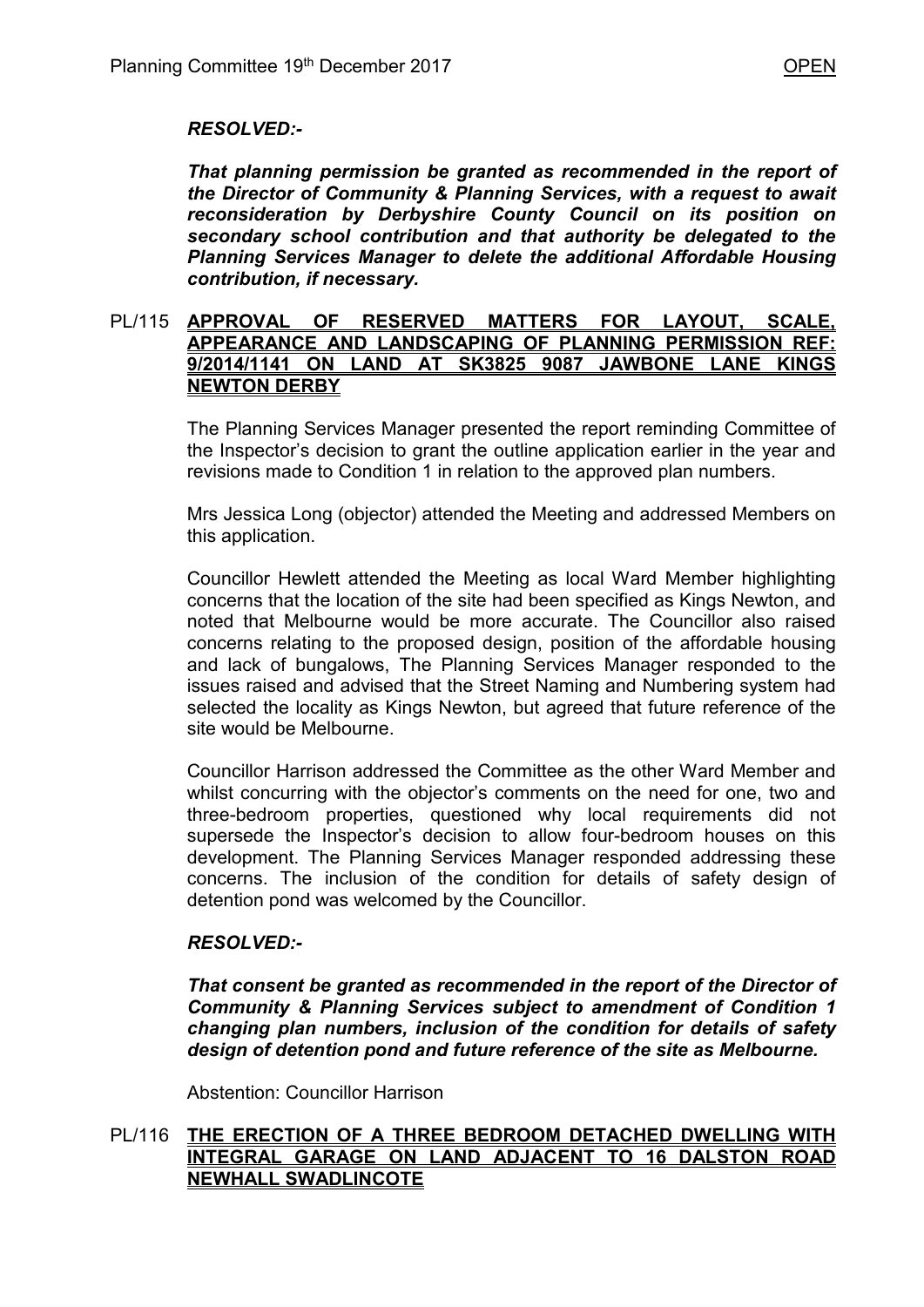Committee was informed that this application had been withdrawn.

# PL/117 **PROPOSED TREE PRESERVATION ORDER 468 ON LAND TO THE EAST OF 29 PENKRIDGE ROAD, CHURCH GRESLEY**

# *RESOLVED:-*

 *That this Tree Preservation Order (TPO) be confirmed with modifications as per the plan attached to the report.*

# PL/118 **TREE PRESERVATION ORDER 476 AT MELBOURNE SENIOR CITIZENS CENTRE, CHURCH STREET, MELBOURNE**

 Whilst referring to the Background Information section of the report, Councillor Watson commented that where correspondence is received, it would be helpful to detail whether the opinion is in favour or against the proposed order. The Planning Services Manager agreed that this would be provided in future reports.

 Councillor Hewlett addressed the Committee as local Ward Member raising concerns relating to the effects of the growing tree including the health and safety implications for those visiting the centre. The Planning Services Manager responded advising that a notice had been submitted to fell the tree, so if the order was not confirmed then felling would be permitted.

 Some Members commented that although the removal of the tree would potentially affect the street scene, the local Ward Members' comments were of concern and therefore replanting of a suitable replacement would be acceptable.

# *RESOLVED:-*

 *That this Tree Preservation Order (TPO) not be confirmed and a suitable replacement be requested.*

Abstention: Councillor Shepherd

# PL/119 **LOCAL GOVERNMENT ACT 1972 (AS AMENDED BY THE LOCAL GOVERNMENT (ACCESS TO INFORMATION) ACT 1985)**

# *RESOLVED:-*

*That, in accordance with Section 100(A)(4) of the Local Government Act 1972 (as amended), the press and public be excluded from the remainder of the Meeting as it was likely, in view of the nature of the business to be transacted or the nature of the proceedings, that there would be disclosed exempt information as defined in the paragraphs of Part 1 of the Schedule 12A of the Act indicated in brackets after each item.* 

 *EXEMPT QUESTIONS BY MEMBERS OF THE COUNCIL PURSUANT TO COUNCIL PROCEDURE RULE No 11.*